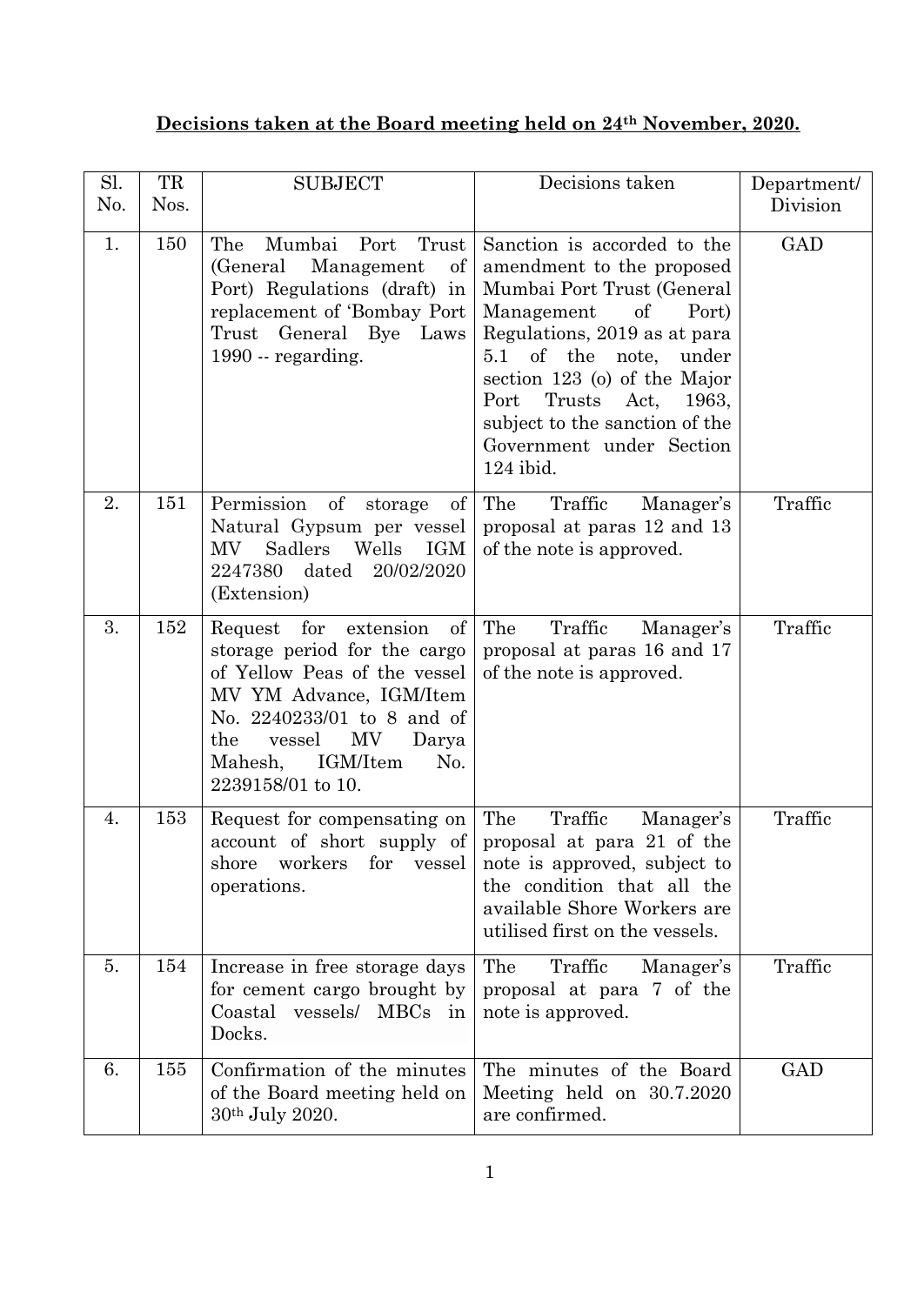| Sl.<br>No. | TR<br>Nos. | <b>SUBJECT</b>                                                                                                                                                                                                                                                                                            | Decisions taken                                                                                                                                                        | Department/<br>Division |
|------------|------------|-----------------------------------------------------------------------------------------------------------------------------------------------------------------------------------------------------------------------------------------------------------------------------------------------------------|------------------------------------------------------------------------------------------------------------------------------------------------------------------------|-------------------------|
| 7.         | 156        | Rebate<br>stevedoring<br>in<br>for<br>handling<br>$\alpha$<br>charges<br>containers through vessels.                                                                                                                                                                                                      | Traffic<br>The<br>Manager's<br>proposal at para 7 of the<br>note is approved.                                                                                          | Traffic                 |
| 8.         | 157        | Tender<br>No.<br>47/2020<br>Dredging in<br>Maintenance<br>Approach<br>Channels,<br>Turning Circles, outside<br>Berths, Indira Dock basin,<br>Bunder<br>and<br>areas<br>Anchorages of Mumbai Port<br>for three years from the year<br>2020-21.                                                             | Engineer's<br>The<br>Chief<br>proposal at para 29 of the<br>note is approved.                                                                                          | Civil                   |
| 9.         | 158        | Action Taken Report on the<br>decisions taken in the Board<br>meeting held on 5 <sup>th</sup> May<br>2020.                                                                                                                                                                                                | The Action Taken Report, on<br>the decisions taken in the<br>Board meeting held on 5 <sup>th</sup><br>May 2020 are approved,<br>reviewed and<br>taken<br>on<br>record. | <b>GAD</b>              |
| 10.        | 159        | of<br>Allotment<br>for<br>space<br>$\mathrm{of}$<br>erection<br>temporary<br>MICT of<br>stalls/shops at<br>Mumbai Port during the<br>of<br>International<br>visit<br>Passenger Vessel.<br>Tender No.TM/ID/02/2017.<br>- Request from temporary<br>stall operators for extension<br>of licence period reg. | The<br>Traffic<br>Manager's<br>proposal at para 13 of the<br>note is approved.                                                                                         | Traffic                 |
| 11.        | 160        | Waiver of Diving Charges for<br>searching bottoms of boats<br>confiscated by Yellow Gate<br>Police Station.                                                                                                                                                                                               | Chief<br>Engineer's<br>The<br>proposal at para 4 of the<br>note is approved.                                                                                           | Civil                   |
| 12.        | 161        | Request by India Tourism<br>Development<br>Corporation<br>Ltd. for extension of license<br>period, for operating duty<br>free shop at International<br>Cruise Terminal, BPX and<br>waiver of license fees being<br>levied for their duty free<br>shop<br>operations<br>for<br>Financial Year, 2019-20.    | The<br>Traffic<br>Manager's<br>proposal at para 7 of the<br>note is approved.                                                                                          | Traffic                 |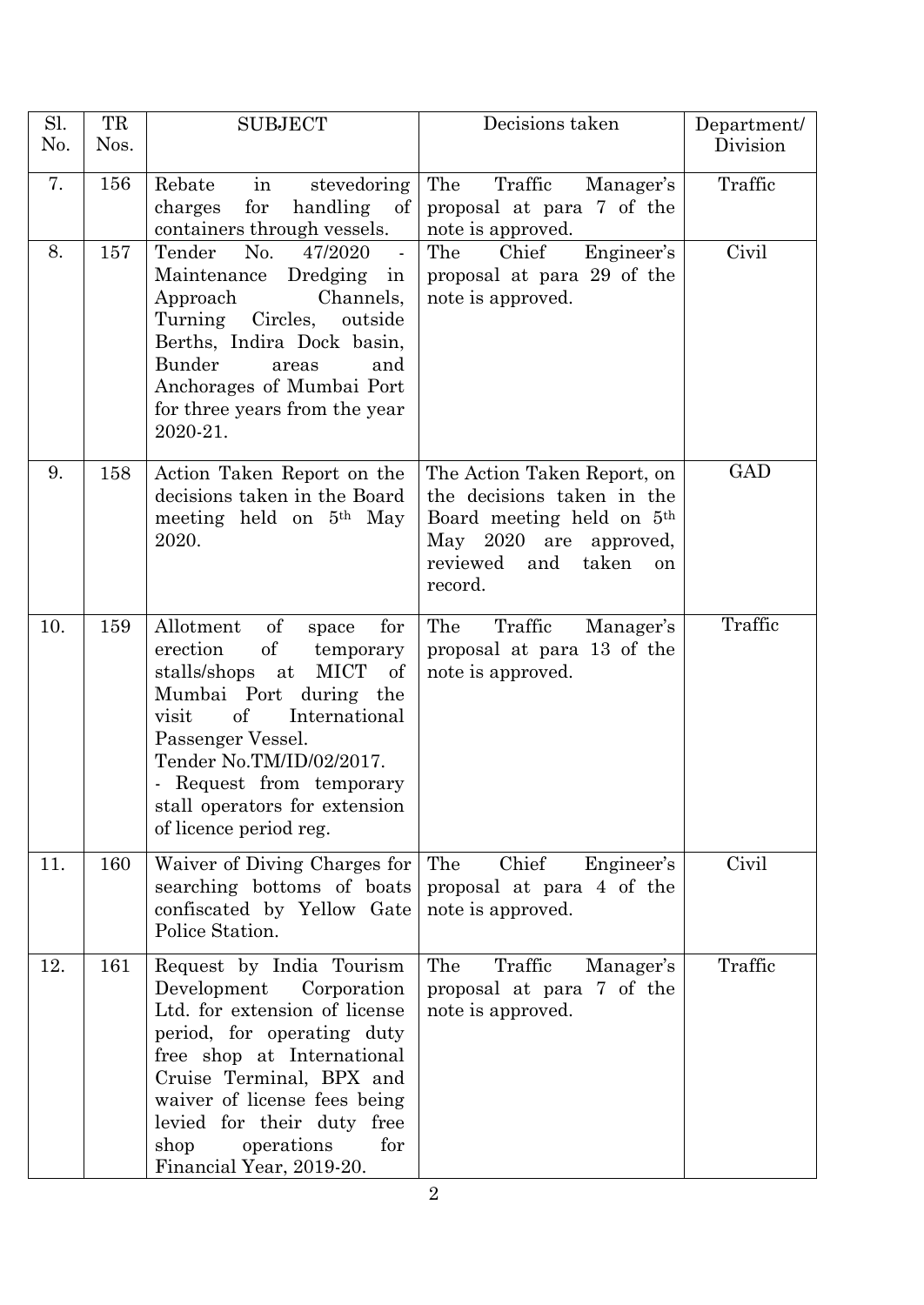| Sl. | TR   | <b>SUBJECT</b>                                                                                                                                                                                                                                                                                                                                                             | Decisions taken                                                                                                                                                                                                                                                                                                                                                                                                                                                                     | Department/ |
|-----|------|----------------------------------------------------------------------------------------------------------------------------------------------------------------------------------------------------------------------------------------------------------------------------------------------------------------------------------------------------------------------------|-------------------------------------------------------------------------------------------------------------------------------------------------------------------------------------------------------------------------------------------------------------------------------------------------------------------------------------------------------------------------------------------------------------------------------------------------------------------------------------|-------------|
| No. | Nos. |                                                                                                                                                                                                                                                                                                                                                                            |                                                                                                                                                                                                                                                                                                                                                                                                                                                                                     | Division    |
| 13. | 162  | 2nd Extension of 3 months<br>of license of Buthello Travels<br>operation<br>for<br>and<br>$\sigma$<br>MT<br>maintenance<br>60<br>capacity, $18 \text{ M x } 3 \text{ M}$<br>platform size,<br>electronic<br>pitless type weigh bridge at<br>13B Indira Dock of Mumbai<br>Trust<br>Port<br>on<br>revenue<br>share basis for a period of 3<br>years on as is where is basis. | Approval is accorded to -<br>the Traffic Manager's<br>(i)<br>proposal at para 11 of<br>the note,<br>(ii) extend -<br>(a) the current contract<br>Buthello<br>with<br>Travels for a period<br>of 3 months from<br>28.10.2020 or till the<br>finalization of the<br>ongoing<br>tender,<br>whichever is earlier<br>on the same terms<br>and conditions of the<br>existing contract.<br>(b) bid validity period<br>for a further period<br>$\sigma f$<br>60 days<br>from<br>10.11.2020. | Traffic     |
| 14. | 163  | Renewal of Comprehensive<br>Annual<br>Maintenance<br>(CAMC)<br>Contract<br>for<br>networking system of ISDN<br>of<br>Mumbai<br><b>EPABX</b><br>Port<br>from<br>1.7.2020<br>Trust<br>to<br>30.6.2021.                                                                                                                                                                       | The Jt. Director's proposal<br>at para 14 of the note is<br>approved.                                                                                                                                                                                                                                                                                                                                                                                                               | P&R         |
| 15. | 164  | Procedure<br>$\&$<br>Manner<br>for<br>Bidding Process of leasing<br>out MbPT vacant plots by e-<br>Tender cum-e-Auction.                                                                                                                                                                                                                                                   | Consideration deferred.                                                                                                                                                                                                                                                                                                                                                                                                                                                             | Estate      |
| 16. | 165  | Sale of uncleared, unclaimed<br>and abandoned goods -<br>Allocation of Sale proceeds –<br>limiting of demurrage as per<br>TR No.18 dated 30.5.2016.                                                                                                                                                                                                                        | The<br>Traffic<br>Manager's<br>proposal at para 16 of the<br>note is approved.                                                                                                                                                                                                                                                                                                                                                                                                      | Traffic     |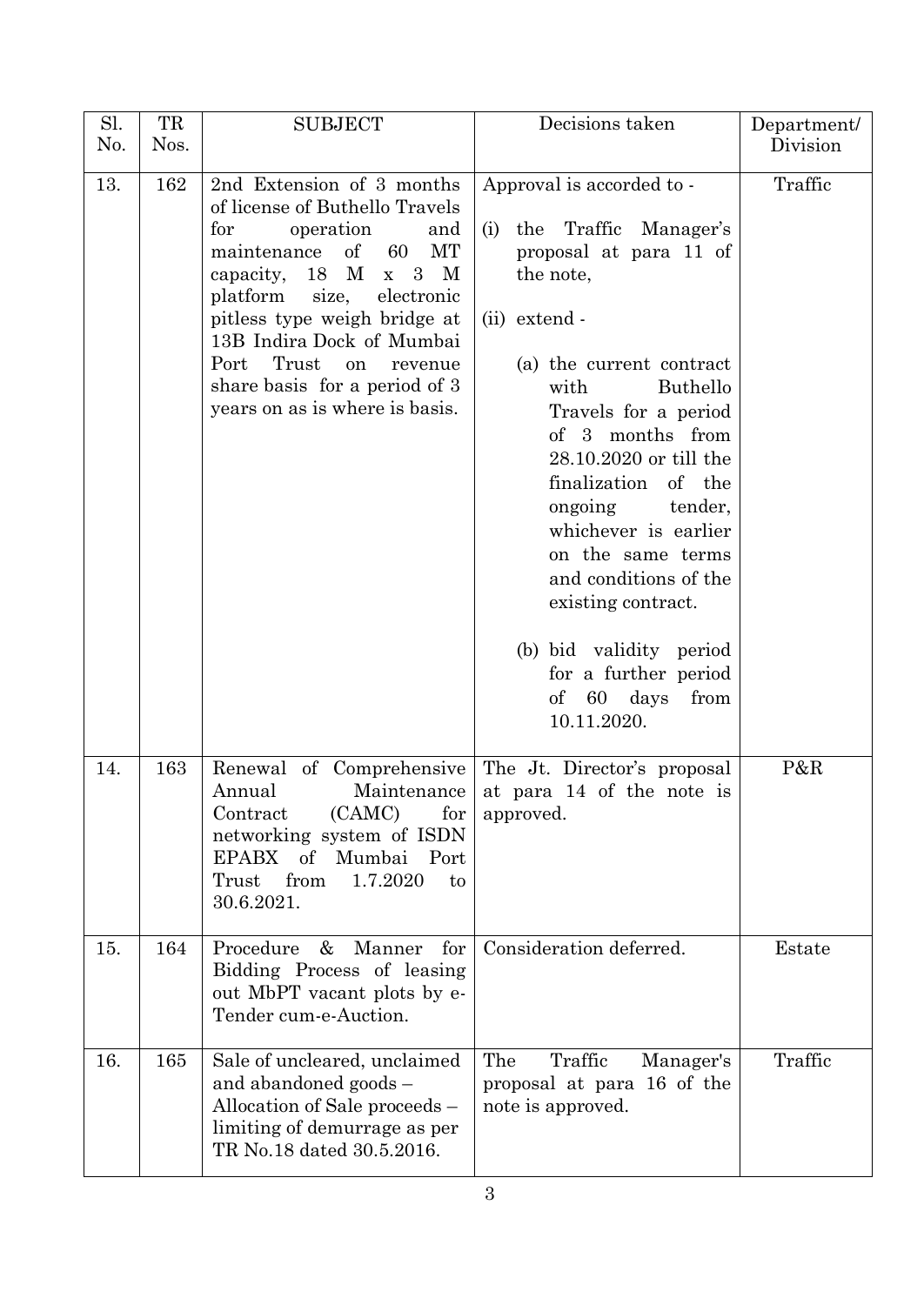| Sl.<br>No. | TR<br>Nos. | <b>SUBJECT</b>                                                                                                                                                                                                                                                                                                                                                   | Decisions taken                                                                                                                                                                         | Department/<br>Division |
|------------|------------|------------------------------------------------------------------------------------------------------------------------------------------------------------------------------------------------------------------------------------------------------------------------------------------------------------------------------------------------------------------|-----------------------------------------------------------------------------------------------------------------------------------------------------------------------------------------|-------------------------|
| 17.        | 166        | of Fuel<br>Renewal<br>supply<br>agreement with Indian Oil<br>Corporation Ltd. (IOCL) for<br>supply of High Speed Diesel<br>(HSD)<br>and Low<br>Sulphur<br>High Flash HSD (LS-HF-<br>HSD) for a further period of<br>5 years w.e.f. 1.11.2020.                                                                                                                    | Chief<br>The<br>Mechanical<br>Engineer's proposal at para<br>10 of the note, subject to<br>fulfilment<br>$\sigma f$<br>FA&CAO's<br>observations at para 11 of<br>the note, is approved. | <b>MEED</b>             |
| 18.        | 167        | Tender No.<br>E 47A/2017-<br>Maintenance dredging in<br>Channels,<br>Approach<br>Turning Circles,<br>Outside<br>Berths, Indira Dock Basin,<br>Bunder<br>Areas<br>and<br>Anchorages of Mumbai Port<br>for the left over dredging of<br>the year 2017 - 18 and two<br>years i.e. 2018-19 & 2019-<br>20-<br>Variation<br><i>(excess</i> )<br>dredging carried out). | Chief<br>The<br>Engineer's<br>proposal at para 7 of the<br>note is approved.                                                                                                            | Civil                   |
| 19         | 168        | <b>SECRET</b>                                                                                                                                                                                                                                                                                                                                                    |                                                                                                                                                                                         |                         |
| 20         | 169        | Capital<br>Dredging<br>for<br>Deepening and Widening of<br>Approach Channel to Second<br>Chemical Berth at Pir Pau. -<br>Appointment of IIT Bombay.                                                                                                                                                                                                              | Chief<br>The<br>Engineer's<br>proposal at para 24 of the<br>note is approved.                                                                                                           | Civil                   |
| 21         | 170        | Purchase<br>Emergency<br>of<br>purchased<br>items<br>by<br>Purchase<br>Committee<br>of<br>Medical Department for the<br>management of Covid 19<br>Pandemic Crisis - Ex-Post-<br>Facto Approval.                                                                                                                                                                  | The Chief Medical Officer's<br>proposal at para 6 of the<br>note is approved.                                                                                                           | Medical                 |
| 22         | 171        | Demolition<br>of<br>dilapidated<br>building Nos.29, 30, 31, 33<br>and 34 at Old Nadkarni Park<br>colony, Wadala.                                                                                                                                                                                                                                                 | Chief<br>The<br>Engineer's<br>proposal at para 11 of the<br>note is approved.                                                                                                           | Civil                   |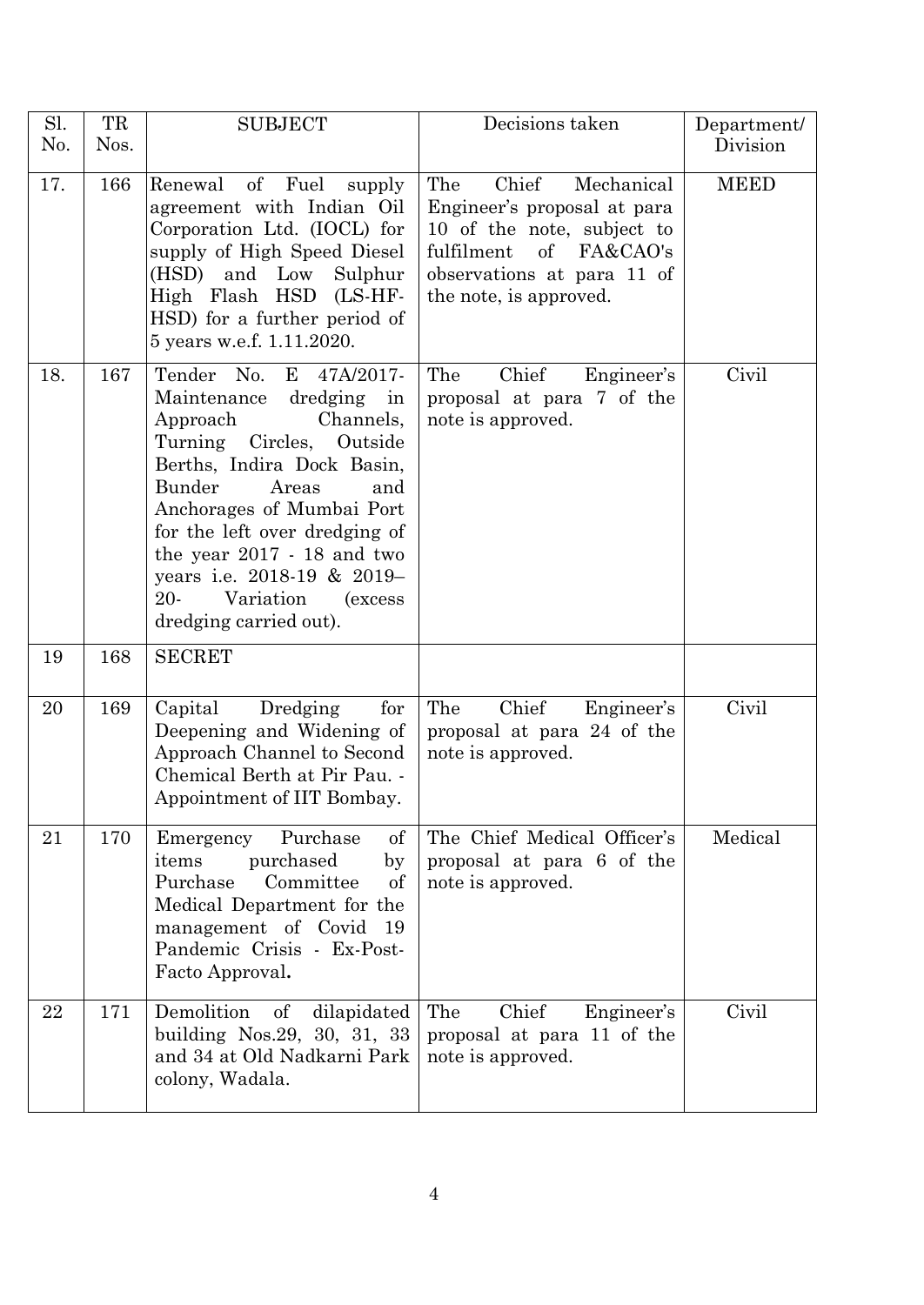| Sl.<br>No. | TR<br>Nos. | <b>SUBJECT</b>                                                                                                                                                                                                                                                                                               | Decisions taken                                                                                                                                                                                                                                                                                                                                                | Department/<br>Division |
|------------|------------|--------------------------------------------------------------------------------------------------------------------------------------------------------------------------------------------------------------------------------------------------------------------------------------------------------------|----------------------------------------------------------------------------------------------------------------------------------------------------------------------------------------------------------------------------------------------------------------------------------------------------------------------------------------------------------------|-------------------------|
| 23         | 172        | Allotment of area on license<br>basis for setting up Duty<br>Shop<br>Mumbai<br>Free<br>at<br>International<br>Cruise<br>Terminal of Mumbai Port<br>Trust.<br>Tender No. TM/ID/05/2017.                                                                                                                       | <b>Consideration Deferred</b>                                                                                                                                                                                                                                                                                                                                  | Traffic                 |
| 24         | 173        | Concessional<br>for<br>rates<br>of<br>demurrage<br>export<br>on<br>$Sugar - reg.$                                                                                                                                                                                                                            | The<br>Traffic<br>Manager's<br>proposal at para 18 of the<br>note is approved.                                                                                                                                                                                                                                                                                 | Traffic                 |
| 25         | 174        | Amendment to Mumbai Port<br>Trust<br>Employees (Leave)<br>Regulations, 1975. Grant of<br>Child Care Leave to Class- I<br>& II officers Reg.                                                                                                                                                                  | Sanction is accorded to the<br>amendment to Mumbai Port<br>Trust<br>Employees (Leave)<br>Regulations, 1975, under<br>Section 28 of Major Port<br>Trusts Act, 1963, as set out<br>at Annexure III subject to<br>approval of the<br>Central<br>Government under Section<br>124, ibid of the Major Port<br>Trusts Act, 1963.                                      | GAD                     |
| 26.        | 175        | of<br>Extension<br>services<br>of<br>Advanced<br>Private<br>Life<br>(ALS) Ambulance<br>Support<br>(Cardiac) for emergency and<br>routine<br>shifting of Covid<br>patients<br>and<br>when<br>as<br>required with effect<br>from<br>1.9.2020 till handing over the<br>hospital<br>the<br>to<br>Concessionaire. | Approval is accorded -<br>to extension of existing<br>(i)<br>Private Advance Life<br>(ALS)<br>Support<br>Ambulance<br>(Cardiac)<br>provided<br>by<br>service<br>Health<br>Ziqitza<br>Care<br>Ltd. up to $31.1.2021$ ,<br>and.<br>CMO to float tender<br>(ii)<br>inviting offers for the<br>Advance Life Support<br>Ambulance<br>(ALS)<br>(Cardiac) immediately | Medical                 |
| 27.        | 176        | Remission of Ship-Breaking<br>charges<br>account<br>on<br>of<br>Lockdown Period - COVID-<br>19 pandemic.                                                                                                                                                                                                     | The<br>Traffic<br>Manager's<br>proposal on modified paras 6<br>(i) and (ii) at para 9 of the<br>note is approved.                                                                                                                                                                                                                                              | Traffic                 |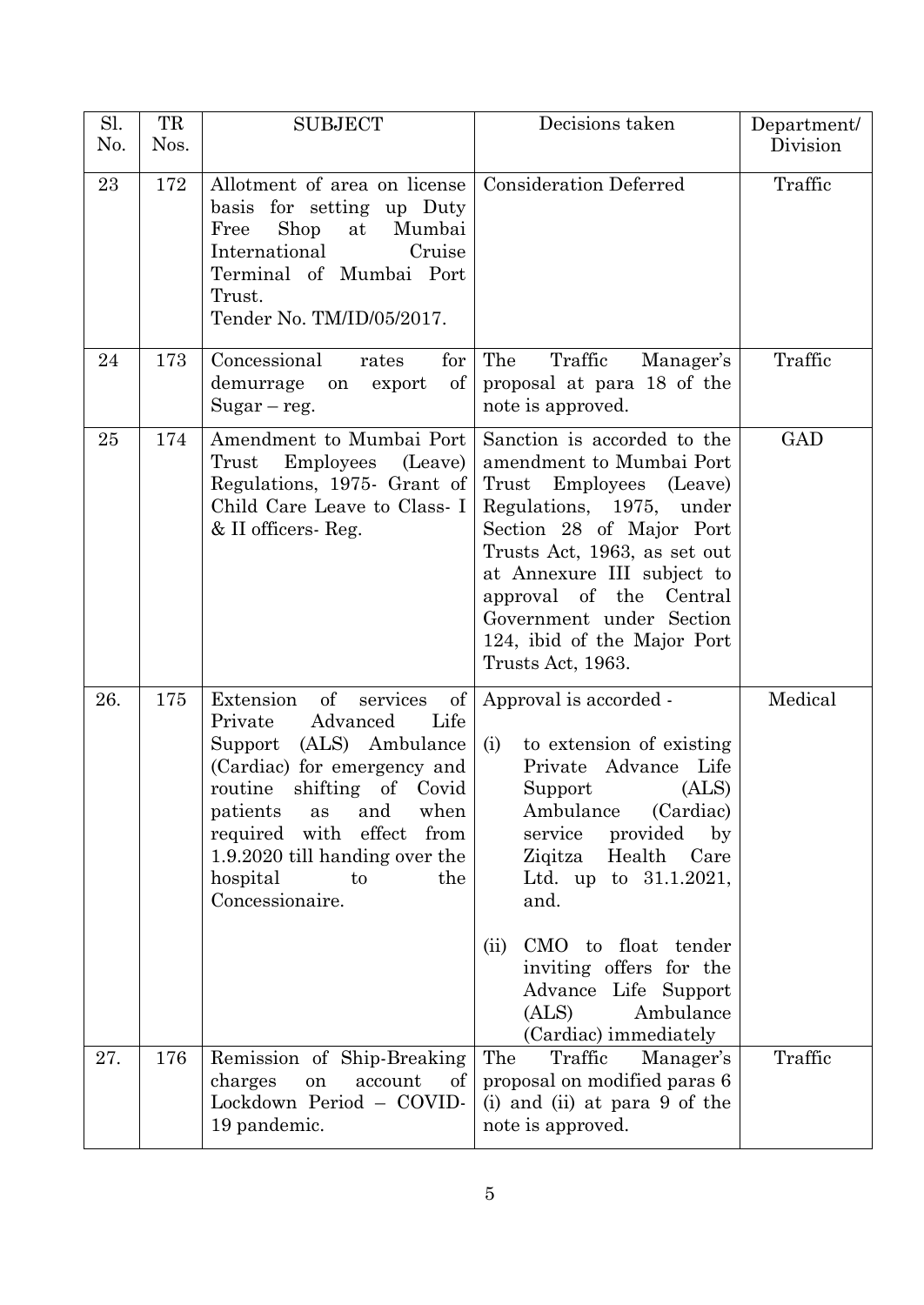| Sl.<br>No. | TR<br>Nos. | <b>SUBJECT</b>                                                                                                                                                                                                                                                                                                         | Decisions taken                                                                                                                                                                                                                                                                                                                                                       | Department/<br>Division |
|------------|------------|------------------------------------------------------------------------------------------------------------------------------------------------------------------------------------------------------------------------------------------------------------------------------------------------------------------------|-----------------------------------------------------------------------------------------------------------------------------------------------------------------------------------------------------------------------------------------------------------------------------------------------------------------------------------------------------------------------|-------------------------|
| 28.        | 177        | Attracting Calcite<br>Chips<br>Importer back to Mumbai<br>Port<br>free<br>$\sim$ $\sim$<br>Increase<br>in<br>days for Calcite<br>storage<br>Chips discharged and stored<br>inside Docks.                                                                                                                               | Approval is accorded to the<br>Traffic Manager's proposal<br>at para 17 of the note for a<br>period of six months, and to<br>be reviewed thereafter.                                                                                                                                                                                                                  | Traffic                 |
| 29.        | 178        | Order<br>conducting<br>for<br>Departmental<br>enquiry<br>Proceedings<br>Shri<br>against<br>Abdul Hameed K. Shaikh,<br>Tkt. No.<br>ex- Jr. Asstt,<br>18764, PF No. B0000683,<br>OBL (Retired<br>from<br>the<br>service of Mumbai Port Trust<br>w.e.f. 1.5.2020).                                                        | Approval is accorded to close<br>the disciplinary proceedings<br>against Shri Abdul Hameed<br>K. Shaikh, ex- Jr. Asstt,<br>OBL, owing to his death.                                                                                                                                                                                                                   | Traffic                 |
| 30.        | 179        | Treatment of the absence of<br>employees<br>the<br>during<br>lockdown<br>from<br>period<br>23.3.2020<br>onwards<br>and<br>containment<br>and<br>zone<br>related issues.                                                                                                                                                | The proposal at para 9 of the<br>note is approved.                                                                                                                                                                                                                                                                                                                    | <b>GAD</b>              |
| 31.        | 180        | Effective implementation of Approval is accorded to -<br>Public<br>Procurement<br>the<br>Policy for Micro and Small<br>Enterprises (MSEs) Order,<br>2012 dated 23.3.2012 and the<br>Public Procurement Policy<br>for<br>Micro<br>Small<br>and<br>(MSEs)<br>Enterprises<br>Amendment Order,<br>2018<br>dated 9.11.2018. | the Chief Mechanical<br>(i)<br>Engineer's proposal at<br>para 17 of the note,<br>(ii)<br>keep<br>the<br>Board<br>apprised in respect of<br>relaxations given<br>by<br>HODs from time<br>to<br>time $[$ (para 17 (c) $]$ ,<br>(iii) Orders<br>received<br>in<br>future<br>should<br>be<br>implemented<br>immediately with<br>the<br>approval<br>of<br>the<br>Chairman. | <b>MEED</b>             |
| 32.        | 181        | Grant of Power of Attorney to<br>certain officers in Finance<br>Department for filing of<br>Income Tax returns                                                                                                                                                                                                         | The FA&CAO's proposal at<br>para 5 of the note<br>$\frac{1}{1}$<br>approved.                                                                                                                                                                                                                                                                                          | Finance                 |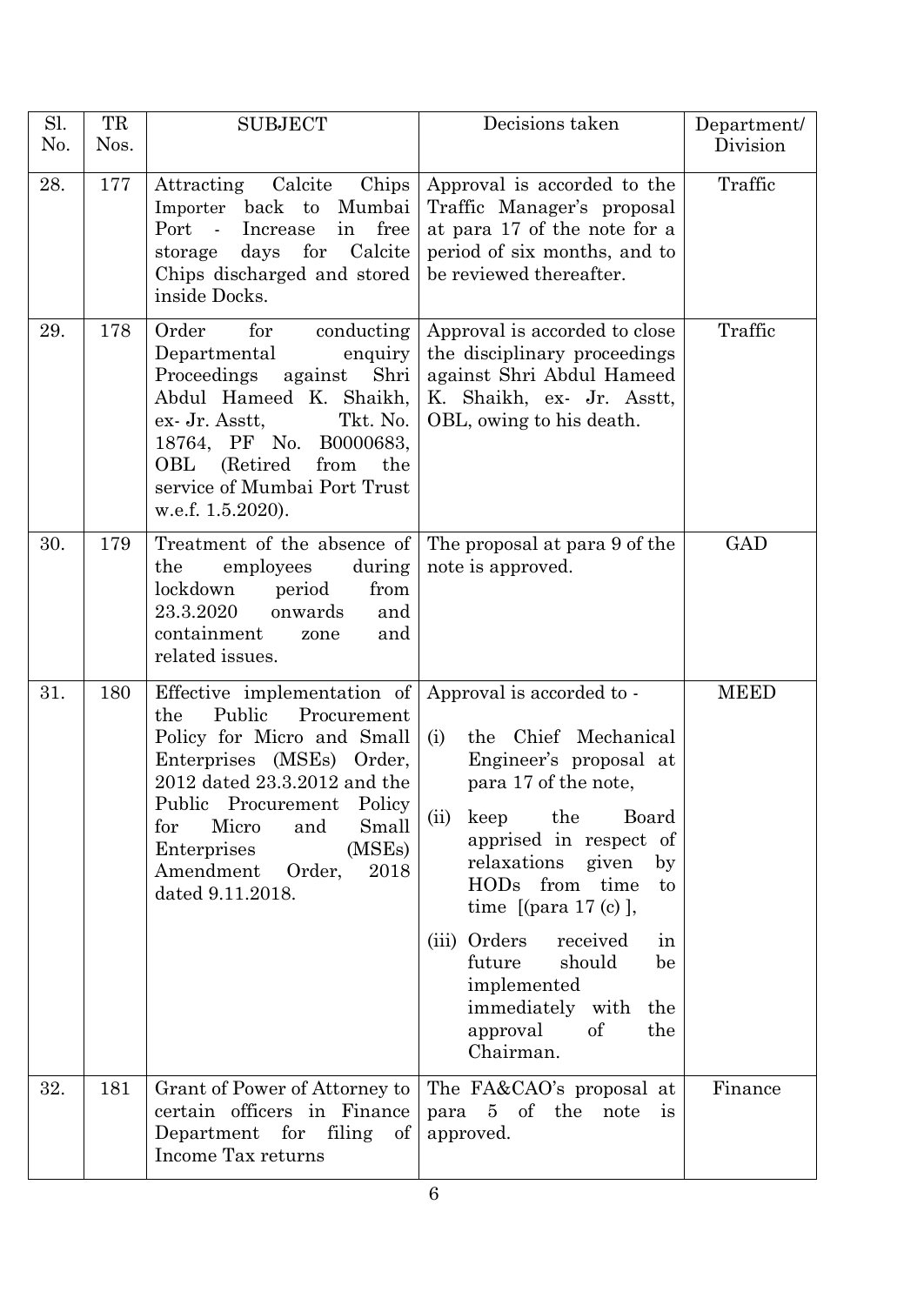| Sl.<br>No. | TR<br>Nos. | <b>SUBJECT</b>                                                                                                                                                                                                                        | Decisions taken                                                                                                                                                                                                                                                           | Department/<br>Division |
|------------|------------|---------------------------------------------------------------------------------------------------------------------------------------------------------------------------------------------------------------------------------------|---------------------------------------------------------------------------------------------------------------------------------------------------------------------------------------------------------------------------------------------------------------------------|-------------------------|
| 33.        | 182        | Tender<br>No.E-95/2019<br>Operation and Management<br>of Pay and Park in MbPT<br>Estate – Phase-IV.<br>Approval to PQ criteria and<br>Terms and conditions for<br>inviting tenders.                                                   | Chief<br>The<br>Engineer's<br>proposal at para 6 of the<br>note is approved.                                                                                                                                                                                              | Civil                   |
| 34.        | 183        | Selection<br>$\sigma f$<br>Independent<br>Engineer for establishment<br>600<br>of<br>bedded<br>Super<br>Specialty Hospital with an<br>option to develop a Medical<br>further<br>College<br>and<br>expansion of Hospital<br>on<br>PPP. | The Chief Medical Officer's<br>proposal at para 11 of the<br>note is approved.                                                                                                                                                                                            | Medical                 |
| 35.        | 184        | Berthing Policy at MbPT.                                                                                                                                                                                                              | Approval is accorded to the<br>Traffic Manager's proposal<br>at para 11 of the note except<br>para 8.2 (i) and in respect of<br>if<br>8.2<br>(iii)<br>the<br>para<br><b>BPX</b><br>dimensions<br>warrant<br>and/or<br><b>BPS</b><br>be<br>may<br>considered for berthing. | Traffic                 |
| 36.        | 185        | Discounted rates to be made<br>the<br>effective<br>rates<br>on<br>applicable w.e.f. $3.10.2019$ ,<br>as per SOR – to be reviewed.                                                                                                     | Approval is accorded to the<br>Dy. Conservator's proposal<br>at para 5 of the note for a<br>period of six months, to be<br>reviewed thereafter.                                                                                                                           | Marine                  |
| 37.        | 186        | from<br><b>SAPURA</b><br>Request<br>OFFSHORE SDN BHD for<br>waiver of demurrage JD5<br>Project.                                                                                                                                       | The<br>Traffic<br>Manager's<br>proposal at para 28 of the<br>note is approved.                                                                                                                                                                                            | Traffic                 |
| 38.        | 187        | Major repairs/ reconditioning<br>to both the leaves of Storm<br>Gate, Indira Dock.                                                                                                                                                    | Chief<br>The<br>Mechanical<br>Engineer's proposal at para<br>15 of the note is approved.                                                                                                                                                                                  | <b>MEED</b>             |
| 39.        | 188        | Procurement<br>of Lubricant<br>Oils and Grease.                                                                                                                                                                                       | Chief<br>The<br>Mechanical<br>Engineer's proposal at para<br>7 of the note is approved.                                                                                                                                                                                   | <b>MEED</b>             |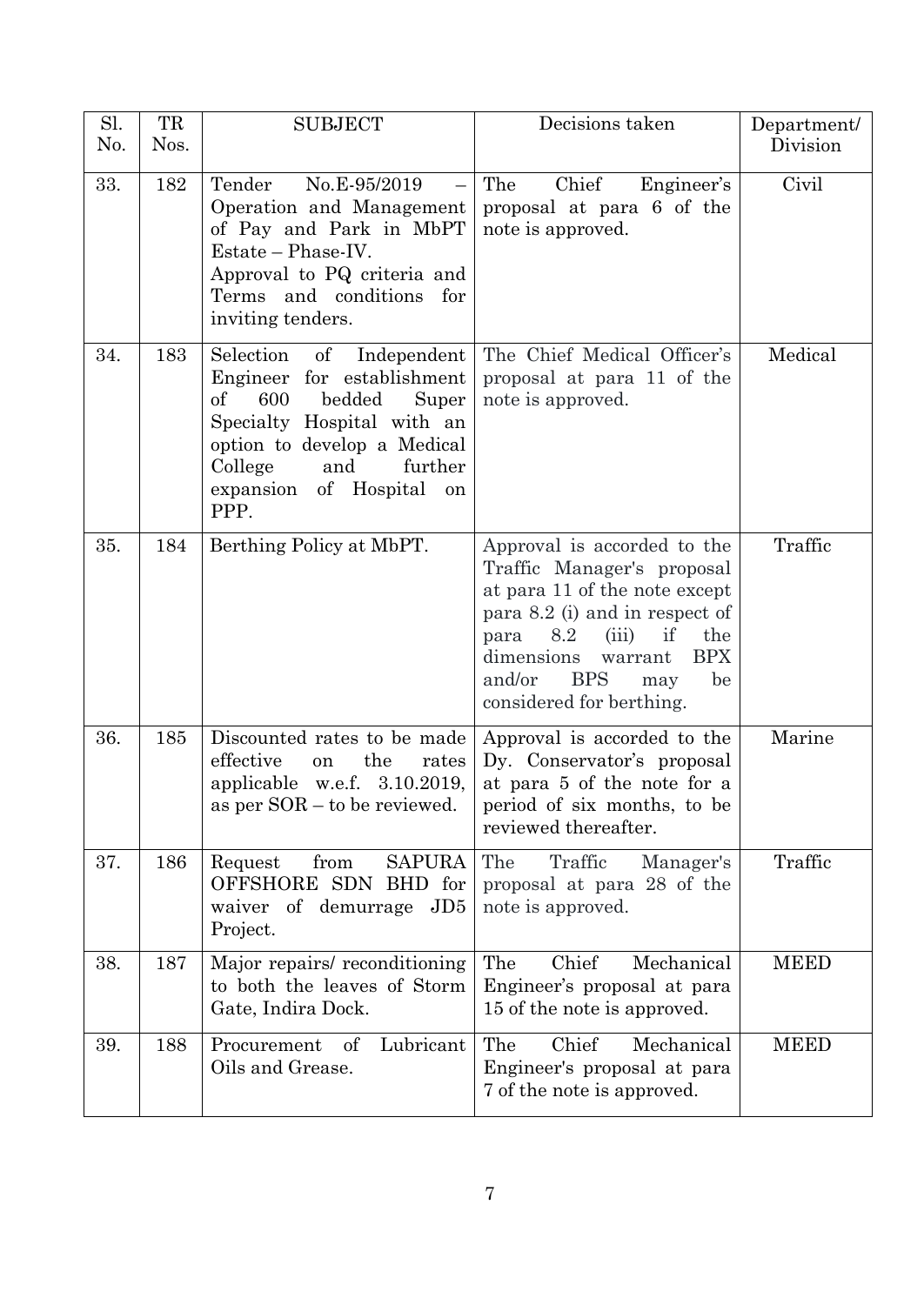| Sl.<br>No. | TR<br>Nos. | <b>SUBJECT</b>                                                                                                                                                                                                                                                                                                                 | Decisions taken                                                                                                                                                                                                                                                                                                                                                                                                                                                                                                                                        | Department/<br>Division |
|------------|------------|--------------------------------------------------------------------------------------------------------------------------------------------------------------------------------------------------------------------------------------------------------------------------------------------------------------------------------|--------------------------------------------------------------------------------------------------------------------------------------------------------------------------------------------------------------------------------------------------------------------------------------------------------------------------------------------------------------------------------------------------------------------------------------------------------------------------------------------------------------------------------------------------------|-------------------------|
| 40.        | 189        | Appointment of IR<br>Class<br>Systems and Solutions Pvt.<br>Ltd. as Certifying body for<br>awarding<br>all three<br>ISO<br>certification (ISO 9001:2015<br>QMS, ISO 14001:2015 EMS<br>ISO 27001:2013)<br>and<br>to<br>Mumbai Port Trust.                                                                                       | Chief<br>The<br>Mechanical<br>Engineer's proposal at para<br>11 of the note is approved at<br>the negotiated rates brought<br>out in Para 17 of the note.                                                                                                                                                                                                                                                                                                                                                                                              | <b>MEED</b>             |
| 41.        | 190        | Amendment in the RRs of<br>Sr.<br>Asstt.<br>Secretary<br>regarding<br>promotional<br>aspects of Hindi Officer.                                                                                                                                                                                                                 | Sanction is accorded to the<br>proposed amendment as set<br>out in Annexure II, under<br>Regulation 5 of the Mumbai<br>Trust<br>Port<br>Employees<br>(Recruitment, Seniority &<br>Regulations,<br>Promotion)<br>2010 read with section 28 of<br>the Major Port Trust Act,<br>1963, subject to sanction of<br>Government<br>the<br>under<br>section $124(1)$ ibid.                                                                                                                                                                                      | <b>GAD</b>              |
| 42.        | 191        | Amendments in -<br>Regulation 5 of MbPTE<br>(i)<br>Regulations,<br>(CC&A)<br>Schedule<br>2019<br>and<br>annexed to it; and<br>(ii) Regulation 12 and RRs<br>of 14 posts of Dy. HoDs<br>Mumbai Port Trust<br>$\sigma f$<br><b>Employees</b><br>(RS&P)<br>Regulations, 2010.<br>Appointing Authority for<br>Dy. HoD level posts. | Sanction is accorded to the<br>proposed amendment in -<br>Regulation 12 (2) (a) $\&$<br>(i)<br>(b) and Column No. 4 of<br>Schedule-I of RRs of 14<br>posts of Dy. HoDs of<br><b>MbPTE</b><br>(RS&P)<br>Regulations, 2010 as set<br>Annexure<br>П.<br>out<br>at<br>under Regulation 5 of<br>the Mumbai Port Trust<br>Employees<br>(Recruitment, Seniority<br>Promotion)<br>&<br>Regulations, 2010 read<br>with section 28 of the<br>Major Port Trust Act,<br>1963, subject to sanction<br>$\sigma f$<br>the<br>Government<br>under section 124(i) ibid. | <b>GAD</b>              |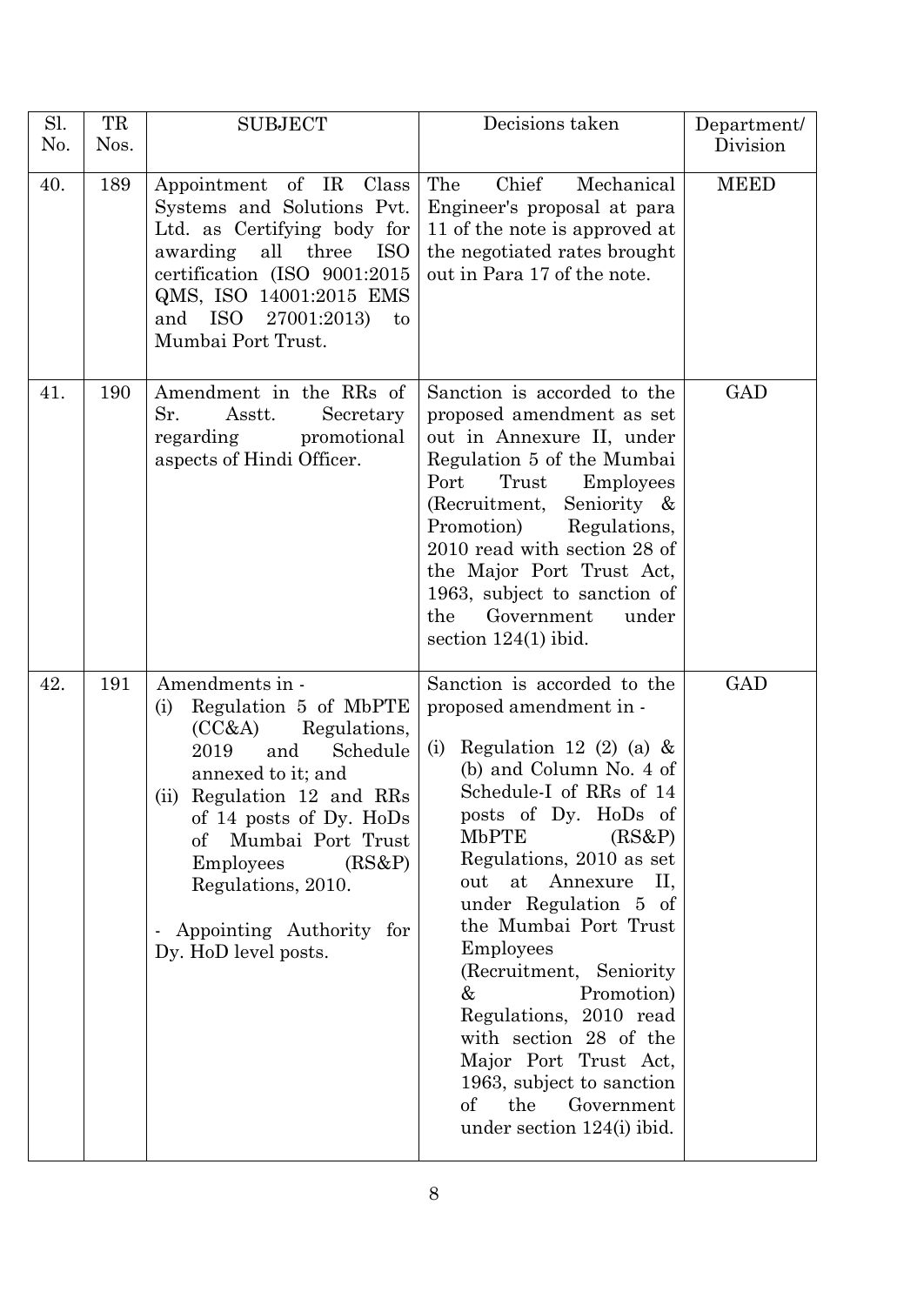| Sl.<br>No. | TR<br>Nos. | <b>SUBJECT</b>                                                                                                                                                                                                                                                                                                                    | Decisions taken                                                                                                                                                                                                                                                                                                                      | Department/<br>Division |
|------------|------------|-----------------------------------------------------------------------------------------------------------------------------------------------------------------------------------------------------------------------------------------------------------------------------------------------------------------------------------|--------------------------------------------------------------------------------------------------------------------------------------------------------------------------------------------------------------------------------------------------------------------------------------------------------------------------------------|-------------------------|
|            |            |                                                                                                                                                                                                                                                                                                                                   | (ii) Regulation<br>$\overline{5}$<br>and<br>Schedule annexed to the<br>MbPTE (Classification,<br>Control<br>&<br>Appeal)<br>Regulations, 2019, as set<br>at Annexure IV,<br>out<br>under Section 28 of the<br>Major Port Trust Act,<br>1963, subject to sanction<br>the<br>Government<br>$\mathrm{of}$<br>under section 124(i) ibid. |                         |
| 43.        | 192        | Guidelines to Major Ports on<br>(i) Exemption/Remission<br><sub>on</sub><br>penalty, etc. and<br>(ii) Issues relating to Force<br>Majeure.                                                                                                                                                                                        | Consideration Deferred.                                                                                                                                                                                                                                                                                                              | Marine                  |
| 44.        | 193        | Extension<br>of<br>existing<br>for<br>collection,<br>contract<br>transportation and treatment<br>$\alpha$<br><b>Bio</b><br>Medical<br>Waste<br>generated from quarantine<br>ward/isolation<br>ward/<br>lab<br>testing to avoid spread of<br>Corona Virus w.e.f. 22.7.2020<br>till handing over the hospital<br>to Concessionaire. | The Chief Medical Officer's<br>proposal at para 4 of the<br>note is approved.                                                                                                                                                                                                                                                        | Medical                 |
| 45.        | 194        | Proposal to rationalize tariff<br>for Cruise<br>Vessel<br>calling Indian Ports.                                                                                                                                                                                                                                                   | Traffic<br>The<br>Manager's<br>proposal at para 11 of the<br>note is approved.                                                                                                                                                                                                                                                       | Traffic                 |
| 46.        | 195        | Levy and increase in penalty<br>for unauthorized dumping of<br>debris in MbPT Estate.                                                                                                                                                                                                                                             | Approval is accorded -<br>to the Chief Engineer's<br>(i)<br>proposal at para 5 of<br>the note,<br>the Chief Engineer to<br>(ii)<br>devise a format clearly<br>conveying to the Port<br>regarding Regn. No. of<br>vehicle, location,<br>etc.<br>permitted<br>to<br>pass<br>through MbPT<br>roads<br>carrying debris.                  | Civil                   |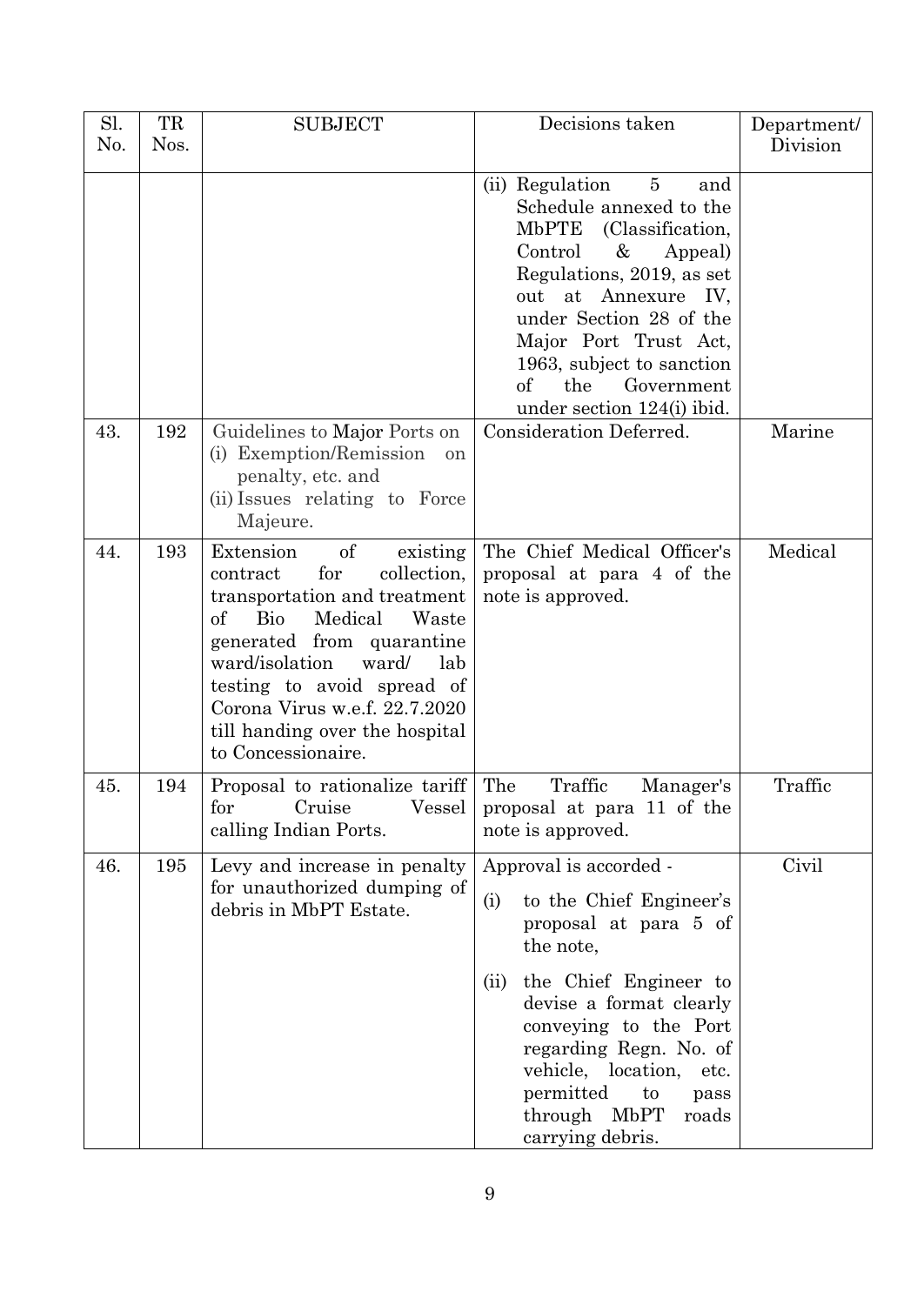| Sl.<br>No. | TR<br>Nos. | <b>SUBJECT</b>                                                                                                                                    | Decisions taken                                                                                                                                                                                                                                                                                                                                               | Department/<br>Division |
|------------|------------|---------------------------------------------------------------------------------------------------------------------------------------------------|---------------------------------------------------------------------------------------------------------------------------------------------------------------------------------------------------------------------------------------------------------------------------------------------------------------------------------------------------------------|-------------------------|
| 47.        | 196        | Demolition<br>of<br>three<br>dilapidated buildings (Bldgs.<br>Nos.<br>10<br>and<br>11)<br>7,<br>at<br>Ex. BDLB Housing Colony at<br>Cotton Green. | Chief<br>Engineer's<br>The<br>proposal at para 6 of the<br>note is approved.                                                                                                                                                                                                                                                                                  | Civil                   |
| 48.        | 197        | Extension of Registration of<br>Civil<br>Contractors<br>for<br>Engineering works for the<br>cycle 2015-2019.                                      | The<br>Chief<br>Engineer's<br>proposal at para 5 of the<br>note is approved.                                                                                                                                                                                                                                                                                  | Civil                   |
| 49.        | 198        | Invocation of Force Majeure<br>- Reliefs to be granted due to<br>$Covid-19$<br>pandemic<br>in<br>contracts awarded by MbPT.                       | The FA&CAO's proposal at<br>to<br>the<br>para<br>Recommendations<br>of<br>Committee is approved. The<br>requests received from the<br>Contractors/Concessionaire/<br>O&M Operators/Pay & Park<br>Contractors/Toll Collection<br>Contractors to be submitted<br>to the Competent Authority<br>for acceptance as per paras<br>4 & 5 of the Committee<br>Report. | Finance                 |
| 50.        | 199        | Surrender of GWND Building<br>Mumbai<br>Metro<br>Rail<br>by<br>Corporation Ltd (MMRCL).                                                           | Approval is accorded -<br>(i)<br>to the Estate Manager's<br>proposal at para 9 of the<br>note; and<br>(ii)<br>Estate Manager to float<br>the tender for allotment<br>of the premises vacated<br>by MMRCL immediately.                                                                                                                                         | Estate                  |
| 51         | 200        | Amendments in Mumbai Port Sanction is accorded to the<br>(RSP)<br><b>Employees</b><br>Trust<br>Regulations, 2010.                                 | proposed amendment as set<br>out at Annexure II, under<br>Regulation 5 of the Mumbai<br>Trust<br>Port<br>Employees<br>(Recruitment, Seniority and<br>Promotion)<br>Regulations,<br>2010 read with Section 28 of<br>the Major Port Trusts Act,<br>1963, subject to sanction of<br>Government<br>the<br>under<br>Section $124(i)$ ibid.                         | GAD                     |
| 52         | 201        | Request for concession<br>in<br>anchorage charges.                                                                                                | The<br>$\sigma f$<br>request<br>Jagson<br>International Ltd. to grant<br>discount<br>concession<br>$\prime$<br>remission to two Jack Up<br>Rigs - "Deepsea Mat Drill"<br>and "Deepsea Treasure" is<br>not acceded to.                                                                                                                                         | Marine                  |